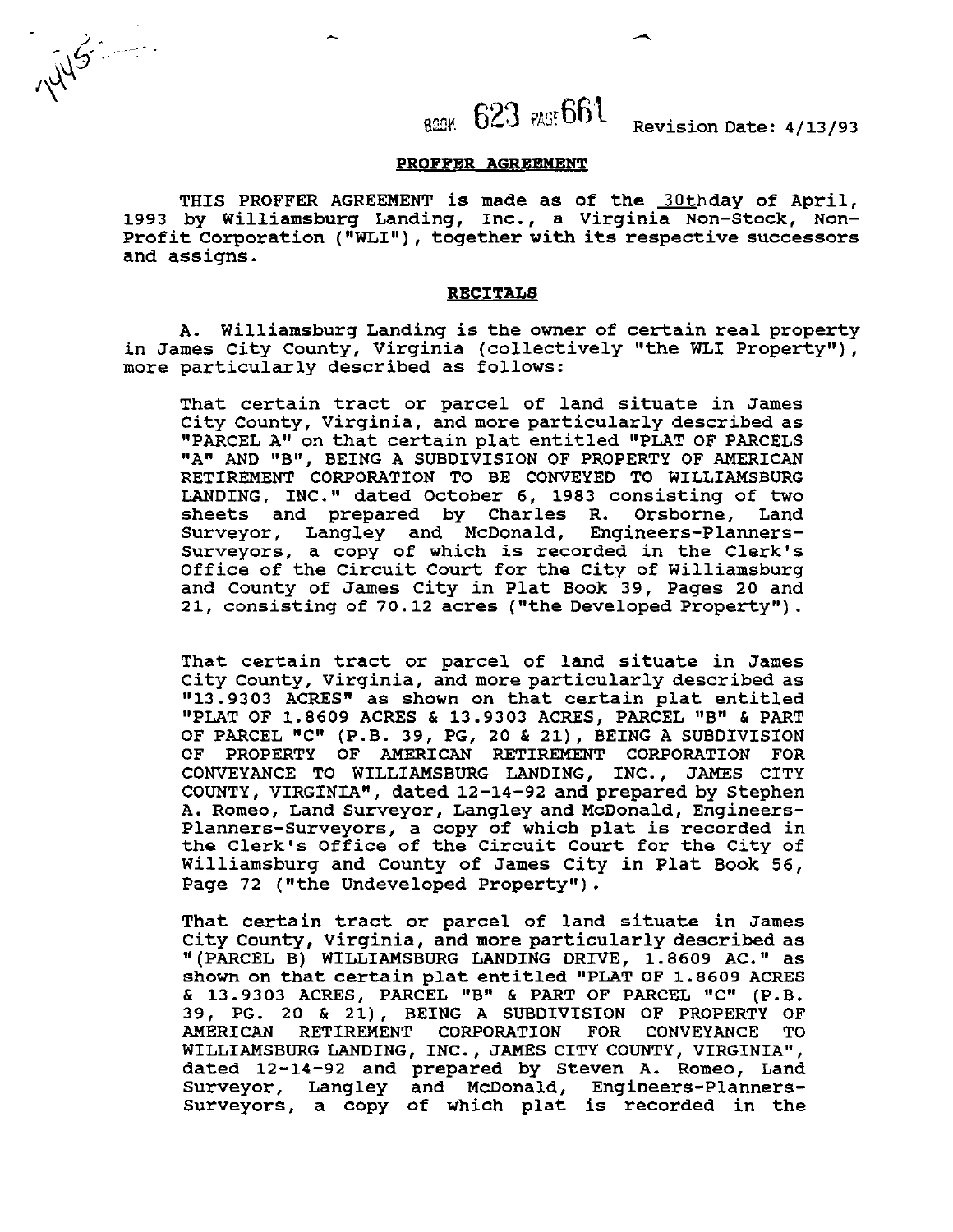## **BODK 623 PAGE 662**

Clerk's Office of the Circuit Court for the City of Williamsburg and County of James City in Plat Book 56, Page **72.** ( "Williamsburg Landing Drive") .

B. **WLI** has applied for an amendment of the proffers applicable to the WLI Property.

C. WLI has also applied for a rezoning of and a Special Use Permit for the Undeveloped Property and Williamsburg Landing Drive.

D. WLI has requested that the Undeveloped Property and Williamsburg Landing Drive be rezoned from Rural Residential (R-8) to Multi-Family Residential (R-5). **WLI** has also requested a Special Use Permit for the Undeveloped Property and Williamsburg Landing Drive to permit single family dwellings, nursing homes and facilities for the residence and care of the aged.

E. The provisions of the James City County Zoning Ordinance may' be deemed inadequate for the orderly development of the Undeveloped Property and Williamsburg Landing Drive.

F. WLI desires to offer to James City County certain conditions on the development of the Undeveloped Property and Williamsburg Landing Drive not generally applicable to land zoned Multi-Family Residential District (R-5) for the protection and enhancement of the community and to provide for the high quality and orderly development of the Undeveloped Property and Williamsburg Landing Drive.

Now, therefore, for and in consideration of the approval by James City County ("the County") of the rezoning set forth above and the issuance of the requested Special Use Permit and pursuant to Section 15.1-491.1, et seq. of the Code of Virginia, 1950, as amended, and Section 20-18 of the County Code, WLI agrees that it will meet and comply with all of the following conditions in developing the Undeveloped Property and Williamsburg Landing Drive. In the event all of the requested rezoning and Special Use Permit is not granted by the County, these proffers shall thereupon become null and void.

#### **CONDITIONS** - **UNDEVELOPED PROPERTY** & **WILLIAMSBURG LANDING DRIVE**

The use of the Undeveloped Property shall be limited to single family dwellings contained within a cluster development, two- family dwellings, townhouses, three-family dwellings and, with the Special Use Permit, single family dwellings, nursing homes and facilities for the residence and/or care of the aged.

2. Single family dwellings, whether or not contained within a cluster development, two-family dwellings, townhouses and threefamily dwellings shall be limited to a total of twenty-seven (27) dwelling units for the Undeveloped Property; however, such limitation shall not apply to the other uses hereby permitted.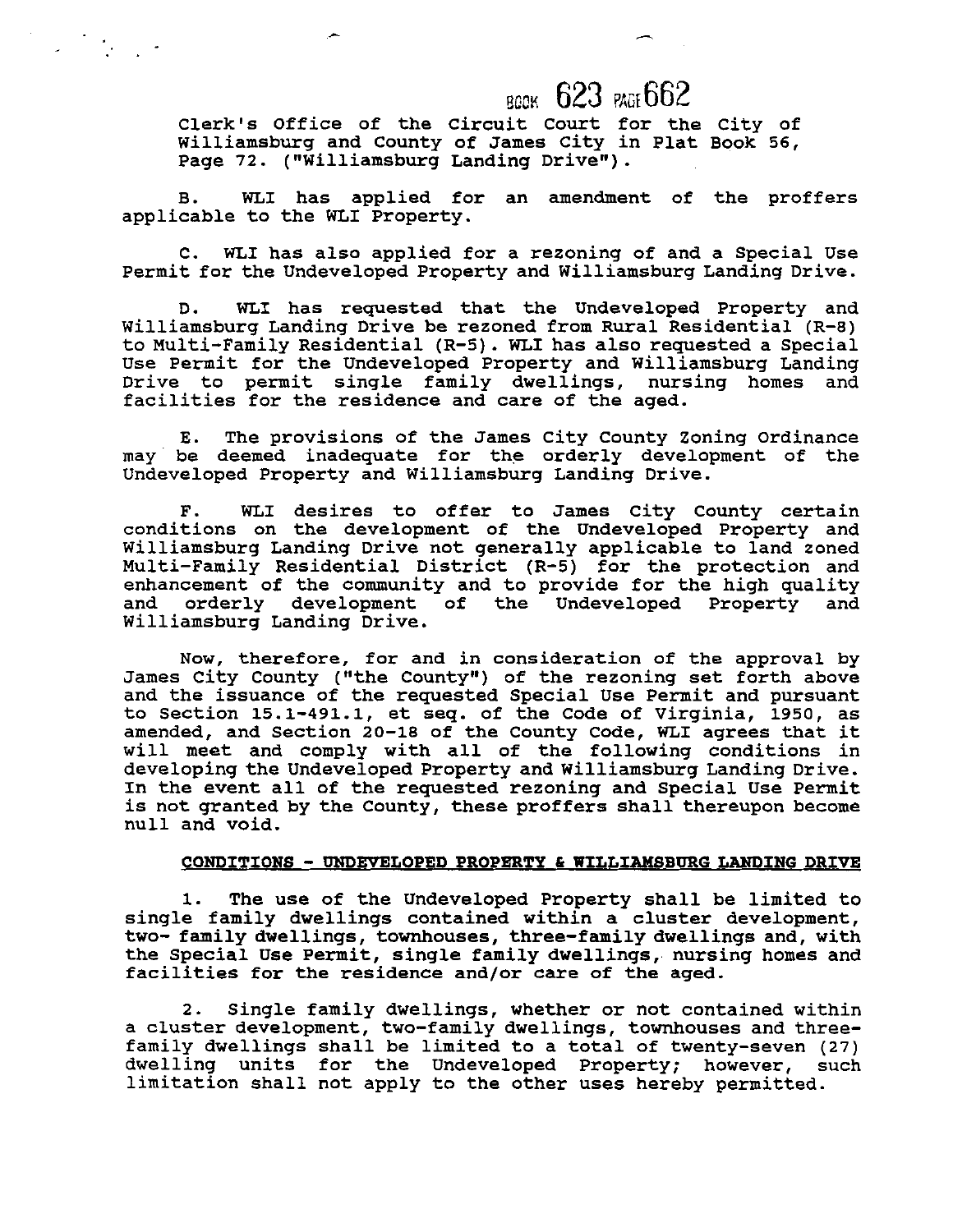## воок 623 PAGE 663

**3.** The entrances tothe Undeveloped Property shall be limited to entrances from Williamsburg Landing Drive and, if legally permitted, from Marclay Drive. No entrances except public roads and/or temporary construction entrances approved by the County and the Virginia Department of Transportation shall be permitted from Lake Powell Road to the Undeveloped Property.

4. All internal roads within the Undeveloped Property shall<br>designed and constructed to Virginia Department of be designed and constructed to Transportation standards and guidelines but said roads shall be private and maintained by WLI; however, if Marclay Drive is relocated and crosses any portion of the Undeveloped Property, Marclay Drive shall be a public road.

5. A Phase I Archaeological Study for the area to be disturbed on the Undeveloped Property shall be submitted to the Director of Planning for his review and approval prior to land disturbance. A treatment plan shall be submitted to and approved by the Director of Planning for all sites that are, in the Phase I study, recommended for a Phase **I1** evaluation and/or identified as being eligible for inclusion on the National Register of Historic Places. If a Phase I1 study is undertaken such a study shall be approved by the Planning Director and a treatment plan for said sites shall be submitted to and approved by the Director of Planning for sites that are determined to be eligible for inclusion on the National Register of Historic Places and/or those sites that require a Phase III study. If, in the Phase II study, a site is determined eligible for nomination to the National Register of Historic Places and said site is to be preserved in place, the treatment plan shall include nomination of the site to the National Register of Historic Places. If a Phase I11 study is undertaken for said sites, such studies shall be approved by the Director of Planning prior to land disturbance within the study area. All Phase I, Phase I1 and Phase I11 studies shall meet the Virginia Department of Historic Resource's Guidelines for Preparing Archaeological Resource Management Reports and the Secretary of the Interior's Standard and Guidelines for Archaeological Standard and Guidelines for Archaeological Documentation, as applicable, and shall be conducted under the supervision of a qualified archaeologist who meets the a qualified archaeologist qualifications set forth in the Secretary of the Interior's Professional Oualification Standards. All approved treatment plans shall be incorporated into the plan of development for the site and the clearing, grading or construction activities thereon.

6. No building on the Undeveloped Property shall be erected closer than one hundred (100) feet to the existing right-of-way of Lake Powell Road.

**7.** No building on the Undeveloped Property shall exceed three (3) stories in height.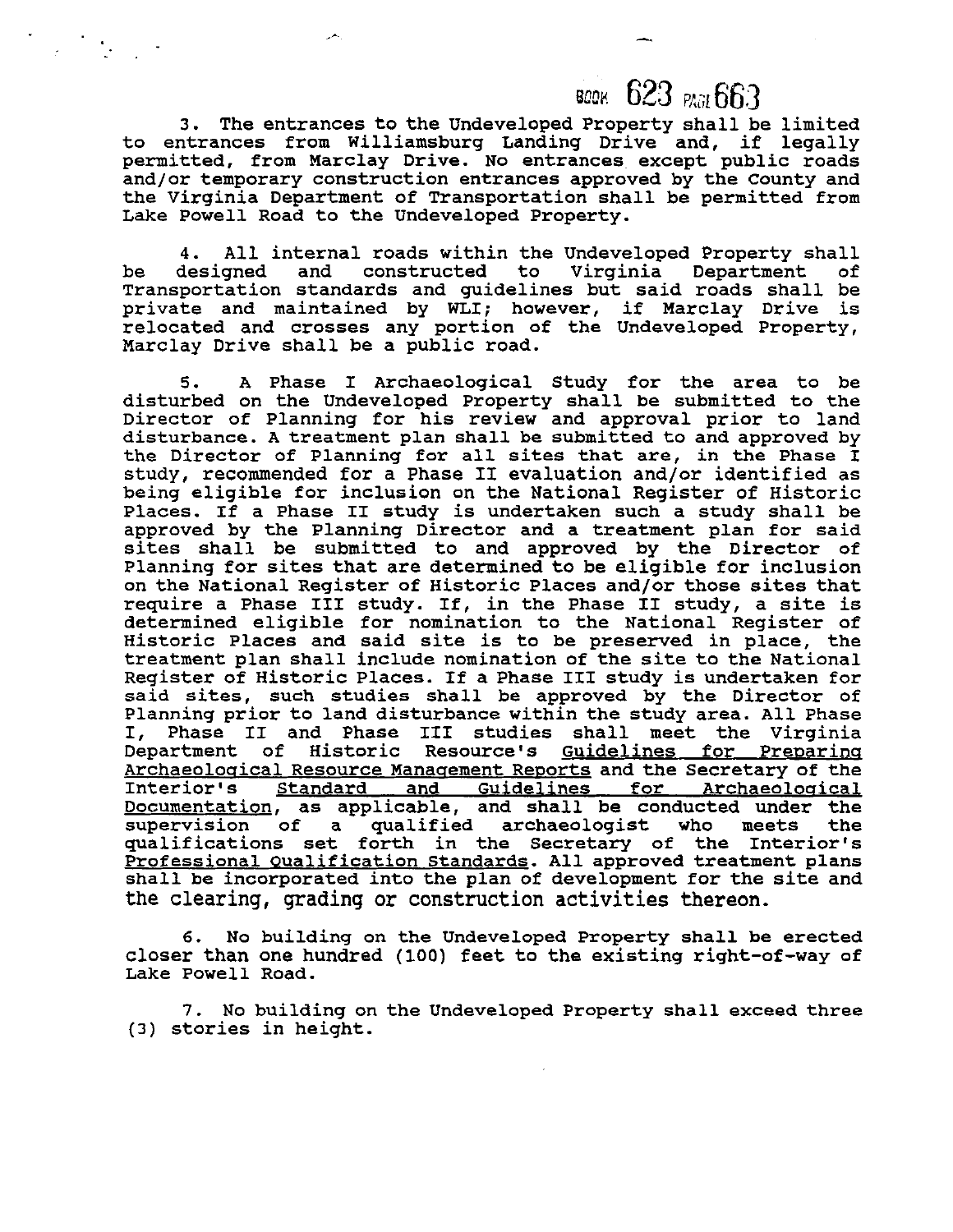воок 623 раст 664 WILLIAMSBURG LANDING, INC.

 $By:$  $\sqrt{\rho}$  in Boark<br>widen the irman Title:  $\sqrt{ }$  $\frac{q}{l}$ inclos of  $\measuredangle$ 

STATE OF VIRGINIA

COUNTY OF JAMES CITY, to-wit:

| The foregoing instrument was acknowledged before me this $3046$<br>day of April, 1993 by<br>of Williamsburg Landing, Inc. | Mars          | Flee<br>arlisa | on behalf |
|---------------------------------------------------------------------------------------------------------------------------|---------------|----------------|-----------|
| My commission expires:                                                                                                    | NOTARY PUBLIC |                |           |
|                                                                                                                           |               |                |           |

| VIRGINIA: City of Williamsburg and Correct of                   |  |  |  |  |  |  |
|-----------------------------------------------------------------|--|--|--|--|--|--|
| James City, to With                                             |  |  |  |  |  |  |
| In the Clerk's office of the Circuit Cor<br>f tha               |  |  |  |  |  |  |
| City of Williamsburg and County of James<br>the                 |  |  |  |  |  |  |
| $1/2$ day of $\gamma$ and 1093 1.                               |  |  |  |  |  |  |
| QUE was presented with curtitization and a                      |  |  |  |  |  |  |
| admitted to record at $\angle$ $\angle$ $\theta$ $\sim$ o'clock |  |  |  |  |  |  |
| Teste: Helang S. Ward, Clerk                                    |  |  |  |  |  |  |
| by Welcom Co                                                    |  |  |  |  |  |  |
| Clerk                                                           |  |  |  |  |  |  |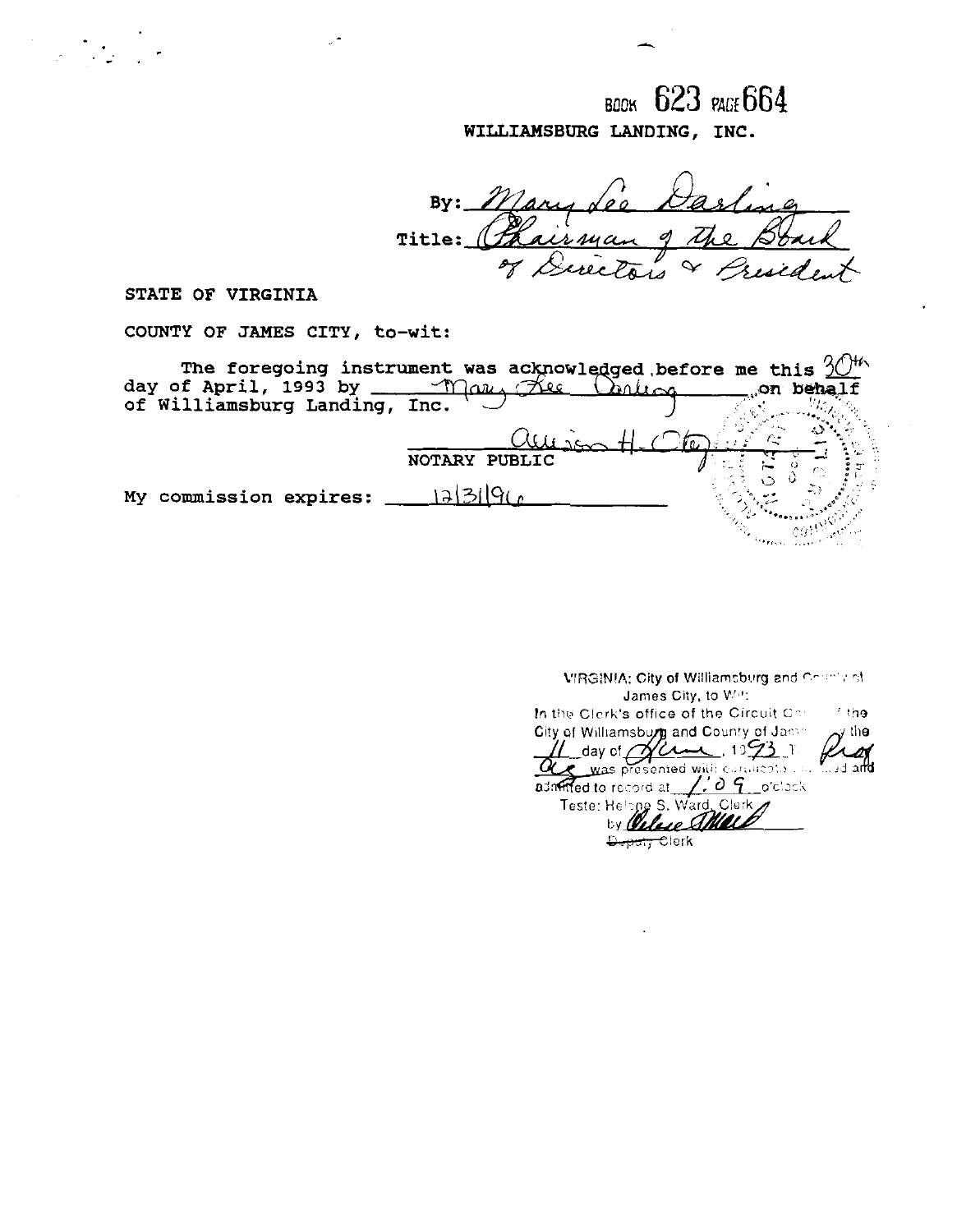## BCO BOS PAGE 658

#### PROFFER AMENDMENT

This Proffer Amendment is made **as** of **the** 26th day of April, 1993 by Williamsburg Landing, Inc., a Virginia Non Stock, Non Profit corporation **("WLIn)** and nmerican Retirement Corporation, a Tennessee Corporation ("ARC") together with their respective successors and assigns and James City county, Virginia, a Virginia Municipal Corporation ("the County").

#### **RECITALS**

WLI is the owner of certain real property in James City County, Virginia, ("the WLI Property") more particularly described **as** follows:

That certain tract or parcel of land situate in Jamee City County, Virginia, and more particularly described as "PARCEL A" on that certain plat entitled "PLAT OF PARCELS "A" AND "B", BEING A SUBDIVISION OF PROPERTY OF AMERICAN RETIREMENT CORPORATION TO BE CONVEYED TO **WILLIAMSBURG**  LANDING, INC." dated October 6, 1983 consisting of two sheets and prepared by Charles R. Orsborne, Land Sweyor, Langley and McDonald, Engineers-Planners-Surveyors, a oopy of which is recorded in the Clerkle Office of the Circuit Court for **the** City of Williamsburg and County of James City in Plat Book 39, Page(s) 20 and 21, consisting of 70.12 acrea.

That certain tract or parcel of **land** situate in James City County, Virginia, and more particularly described as 1113.9303 **ACRES"** as shown on that certain plat entitled "PLAT OF 1.8609 **ACRES** & 13.9303 **ACRES,** PARCEL B **6** PART OF PARCEL C (PB 39, PG 20 & 21), **BEING A SUBDIVISION OF AMERICAN RETIREMENT** CORPORATION FOR **PROPERTY OF AMERICAN** RETIREMENT **CORPORATION FOR**  CONVEYANCE TO WILLIAMSBURG **WRING, INC., JAMES** CITY COUNTY, VIRGINIA", dated **12-14-92** and prepared **by** Stephen A. Romeo, Land Surveyor, Langley and McDonald, Engineers-Planners-Surveyors, a copy of which plat is recorded in **the** Clerk's Office of tho circuit Court for the City of williamsburg **and** County of James City in Plat Book 56, Page 72.

That certain tract or parcel of land situate in James City **County,** Virginia, **and more particularly** described as " (PARCEL **8) WILLIAMSBURG LANDING DRIVE,** 1.8609 **AC.** " as shown on that certain plat entitled "PLAT OF 1.8609 ACRES & 13.9303 ACRES, PARCEL "B" & PART **OF PARCEL** "C" (P.B. 39, PG. 20 & **21),** BEING **A SUBDIVISION** OF **PROPERTY** OF AMERICAN RETIRENF,N!C CORPORATION FOR CONVEYANCE TO **WILLIAMSBURG** LANDING, **INC.** , JAMES CITY COUNTY, **VTRGINIA"** , **dated** 12-14-92 **and** prepared by Steven **A.** Romeo, Land dated 12-14-92 and prepared by Steven A. Romeo, Land<br>Surveyor, Langley and McDonald, Engineers-Planners-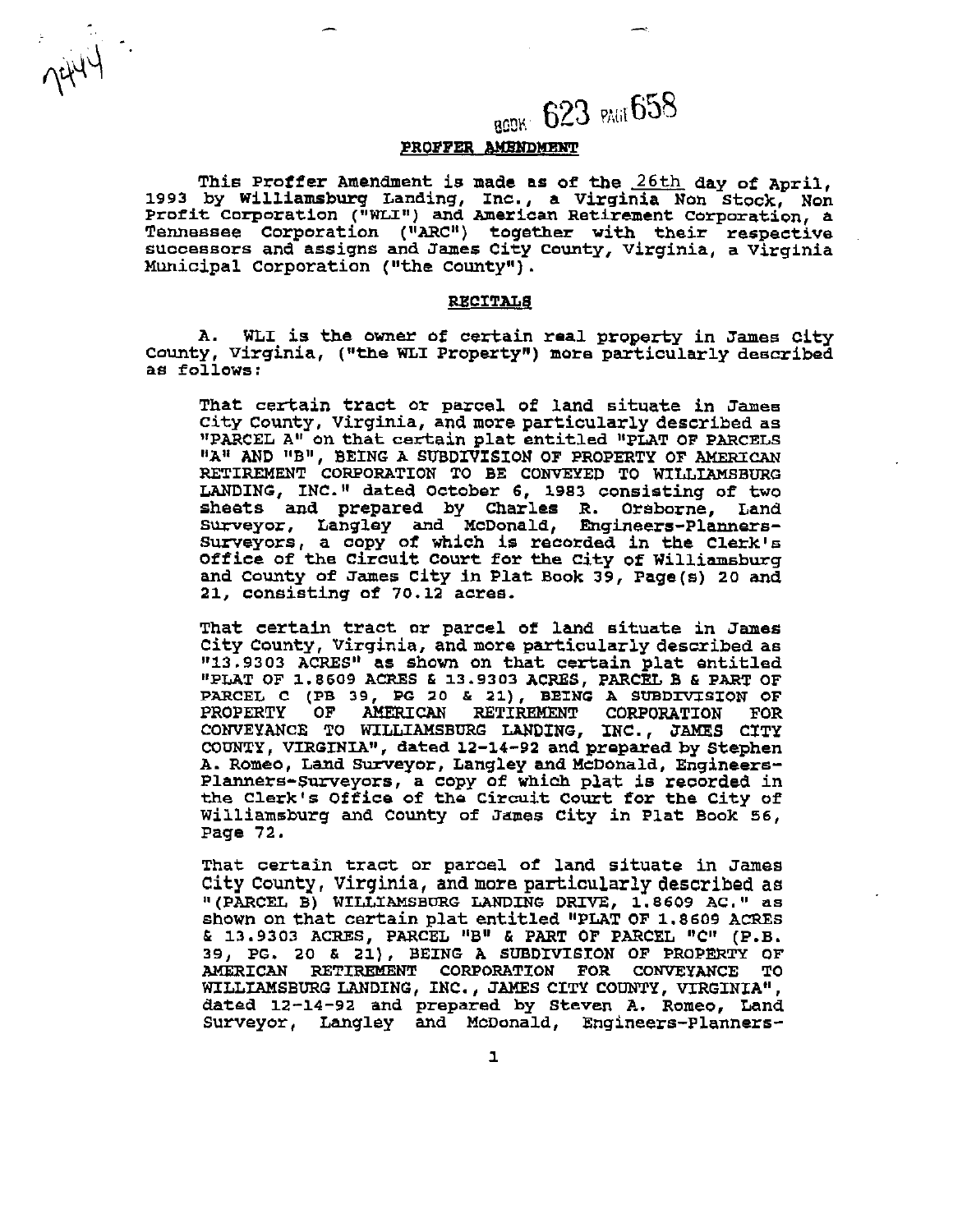### $_{RWH}$  623  $_{RGH}$ 659

Surveyors, a copy of which plat is recorded in the Clerk's Office of the Circuit Court for the City of Williamsburg and County of James **City** in Plat Book 56, Page 72.

B. ARC is the owner of certain real property in James City County, Virginia, ("the ARC Property") more particularly described **as** follows:

All that certain tract or parcel of land situate in James City County, Virginia, **and** more particularly described as a portion of '\*Parcel Cl8 north of "Parcel **Bu,** west of "Parcel A" south of Va. State Route 199 and east of Va. state Route 617 on that certain plat entitled "PLAT OF "PARCELS **"A" AND "8" BEING** A SUBDIVISION OF PROPERTY OF **AMERICAN** RETIREMENT COWORATION TO BE CONVEYED TO WILLIAMSBURG LANDING, INC.", dated October 6, 1983 consisting of two shaets **and** prepared by Charles R. Orsborne, **Land** Surveyor, Langley andicDonald, Engineers-Planners-Surveyors, a copy of which is recorded in Plat Book **39,** Pages **20** and 21.

**c.** The WLI Property and the ARC Poperty are each currently subject to certain proffered conditions as a result of Zoning Case NO. **2-3-82 ("the** Prior Zoning Case").

D. The aforesaid proffered conditions of **the** Prior Zoning **Case have either been** met **and** satisfied or **are** no longer appropriate.

NOW, therefore, pursuant to seotion 15.1-491.6, et seq. of the code of virginia, 1950, a6 amended, and Seotion 20-22 of the James City County Code, WLI, ARC and the County, and each of them agree that the proffered conditions associated with the Prior Zoning Case be and are hereby abandoned.

Witness **the** following signatures and seals:

**WILGIAMSBURG** LANDING, INC.

By: Title:  $\mathscr A$ Dany Le Carling<br>Runden Cornel d'Arretor

By: Developm Title:  $\cup$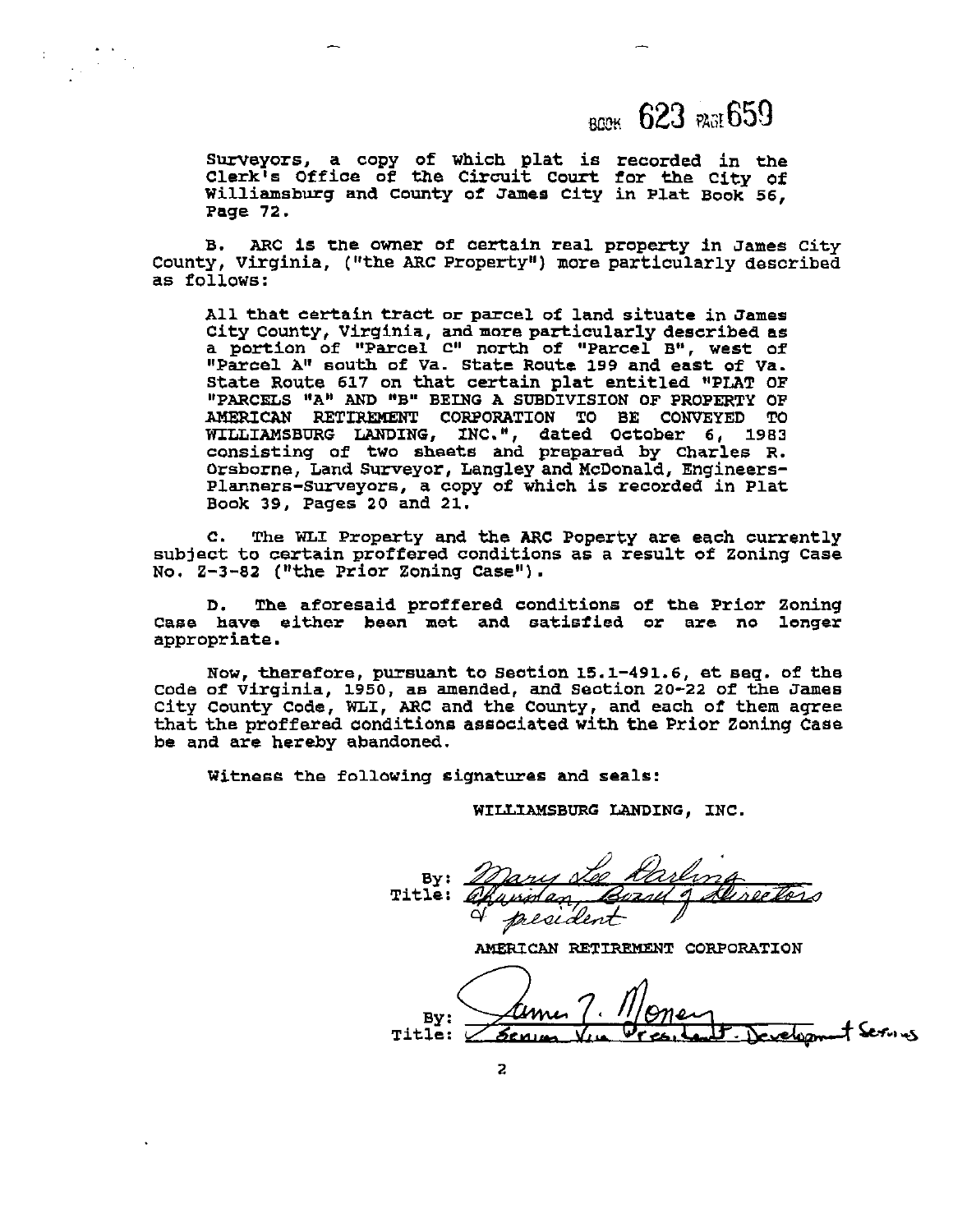623 PAGE 660

Execution of this Agreement by the Chairman of the James City County Board of Supervisors was authorized at the Board's regular meeting on May 3, 1993.

JAMES CITY COUNTY, VIRGINIA

By: Title: Cha Board man. of Supervisors

STATE OF VIRGINIA

COUNTY OF JAMES CITY, to-wit:

The foregoing instrument was acknowledged before me this 28th day of April, 1993, by Mary Lee Darling, President of and acting on behalf of Williamsburg Landing, Inc.

**NOTARY** ζũ My commission expires: 12/31/96 STATE OF TENNESSEE  $\widehat{\mathcal{E}}$ Count 11110mpgn), to-wit: OF The foregoing instrument was acknowledged before me this 210 day of April, 1993, by  $\bigcup_{n=1}^{\infty} \bigcup_{n=1}^{\infty} \bigcup_{n=1}^{\infty} \bigcup_{n=1}^{\infty}$ <br>Vice President of and acting on behalf of American Retirement Corporation. Ō.  $\sigma$ NOTARY PUBLIQ My commission expires: 12 - 8-96 STATE OF VIRGINIA COUNTY OF JAMES CITY, to-wit: 'day of ' James City County, Virginia. rances NOTARY PUBLIC My commission expires: (ICTA VIRGINIA: City of Williamsburg and County James City, to Wet: 3 In the Clerk's office of the Circuit Comment City of Williamsburg and County of James day of  $\lambda$  $-$  19.23 To **K**  $\mathbf{\mathfrak{h}}$  was ) with conflicate annual ſΓ  $\mathbf{a}$  $'$ : 0  $\mathcal{V}$  orcleck

T.